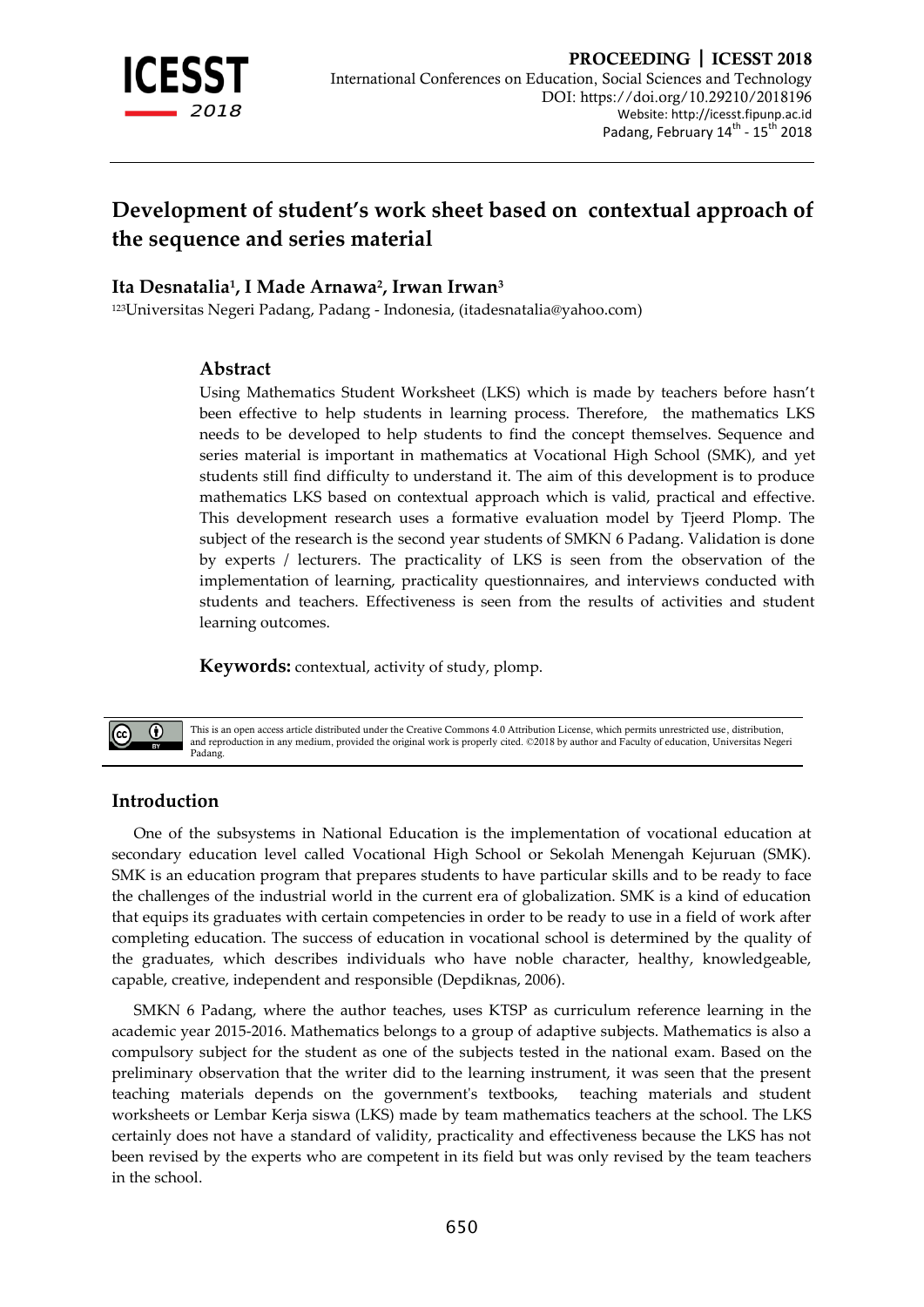Based on the result of interview with mathematic teachers, the teaching materials and the LKS that are being used are already a good sources for students. However, if the teaching materials are developed well with a learning approach it will certainly produce more meaningful learning for students. The presentation of teaching materials, sample of problems, and exercices in LKS surely can be more developed in order to facilitate students to understand it. The presentation of materials on the LKS is seen unrelated to the problems that are encountered by the students in their daily life. The concept of direct learning is presented in the form of the definition and the use of mathematical symbols. This is certainly less interesting and not motivates students to learn math more. The learning which is presented to them certainly cannot give meaning to the students because it is less associated with daily life. Therefore, students do not see the benefits of the material being studied. Presentation of teaching materials in the worksheet looks less interesting for students to learn because it is directly presented in the form of symbols and mathematics language that is difficult to understand for them.

Characteristics of a vocational student who actively moves during practice in his field of expertise is less visible in the process of learning mathematics. Based on the writer's experience in teaching and observation that the writer did in SMKN 6 Padang, it is seen that student activities in the learning process is still not optimal. The similar topic also frequently becomes the topic discussions of fellow math teachers at the vocational teachers organisation in Padang. Teachers often discuss about the problems that occur in the learning process in the class. Students are less able to demonstrate positive activity in mathematics class. Community or good learning communities between students in the learning process have been seen not optimal. High-ability students are less eager to share knowledge with low-ability students, and vice versa. They work individualy based on their mathematical abilities. Students asking questions, giving opinions in the discussion can be improved.

The results of writer's interview with 10 students informs that there are students who are less interested in studying mathematics because it is considered difficult and the materials given are less applicable in everyday life. Most students have not been able to connect what they learn to how that knowledge can be applied in their lives. Students tend to memorize the formula rather than understand the mathematical concepts given so that students are less able to determine and apply the mathematical concepts needed when given the exercise. Many students are confused to determine which concept is needed on a problem. Students tend to give up easily and are less motivated to solve math problems so they do the exercise less seriously.

Activities and learning outcomes to be achieved by the students on the learning process can be enhanced by the learning activities conducted in the classroom. Student activities and in the classroom can be improved by providing LKS. LKS will provide real guidance for the learning process. LKS is a guide that contains a set of basic activities that must be done by students to maximize understanding in order to establish the basic ability that match the indicators of learning achievements (Trianto, 2009). This is what encourages the writer to conduct a research development on teaching instrument that can guide students in understanding the concept of mathematics provided in the classroom by maximizing their understanding in order to form basic skills that match the indicators of learning achievement. The writer plans to design LKS which is organized systematically using a contextual approach that match the competencies which must be mastered by students.

By using the contextual based LKS, students actively practice constructing their own knowledge. Students not merely accept the concept presented by the teacher but the students themselves will build a concept of what has been seen, experienced, and known by them. Learning will be more meaningful if one experiences alone what is learned, not merely knowing. Contextual learning is based on the results of a study that reveals students will learn well if what is learned is related to what is already known and to the activities or events that occur around it (Hosnan, 2006). Contextual Teaching and Learning (CTL) is one of the learning approaches that fulfill that expectation. CTL has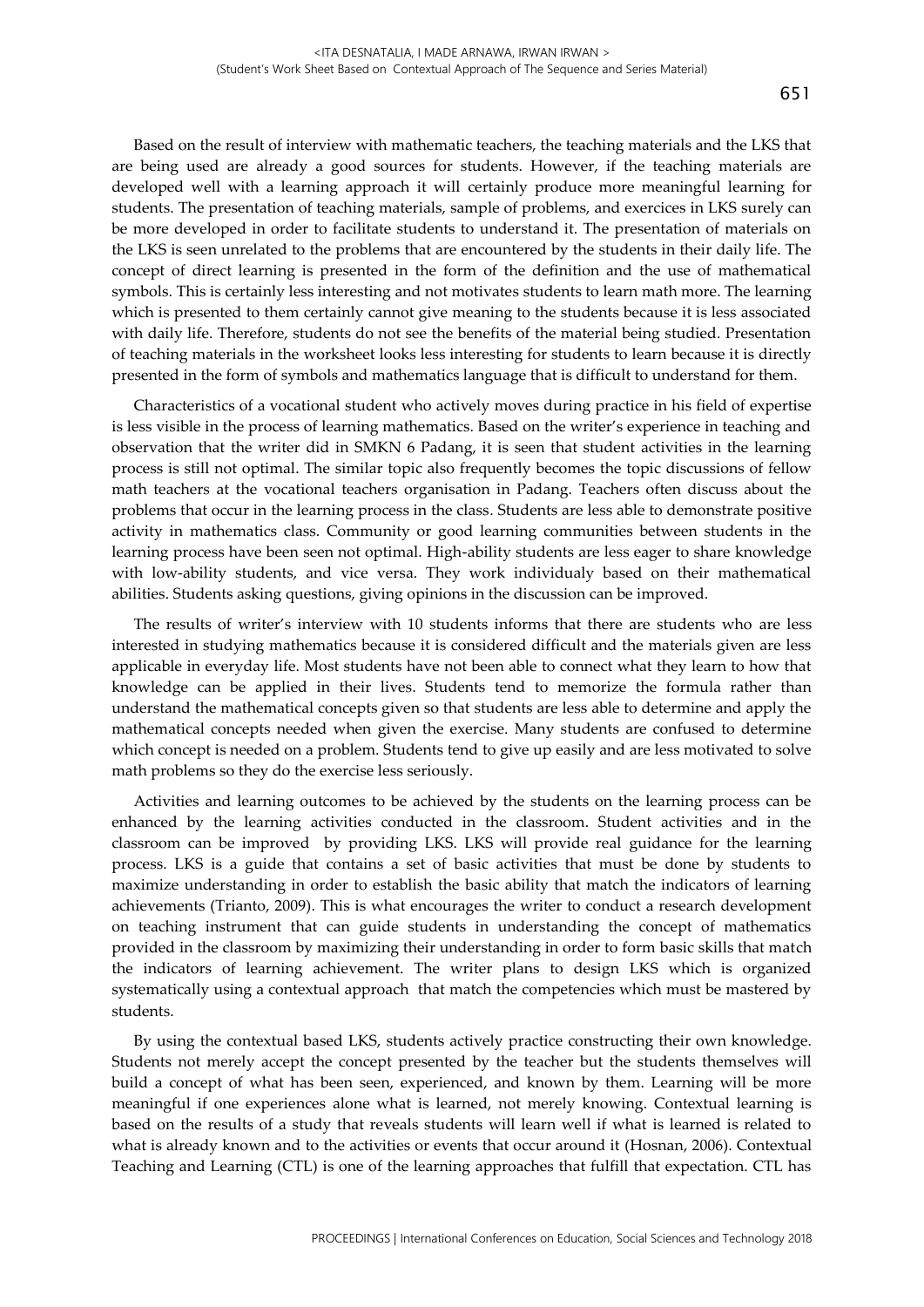seven principles that form the philosophical foundation that is also called the CTL components of constructivism, inquiry, questioning, modeling, reflection, and real judgment (Suyadi, 2014). Contextual approaches have the concept that teachers present real-world situations into the classroom and encourage students to make connections between their knowledge and application in their lives. CTL is a learning that is used to understand the meaning of the subject matter by linking the material in the context of the student's daily life (Zainal, 2014). Contextual learning is based on the four pillars of education proclaimed by UNESCO namely 1) learning to do, 2) learning to know, 3) learning to be, and 4) learning to live together. Each kind of learning is expected to empower students to be willing/ready and able to enrich the learning experience. With contextual learning, it is expected that students can build understanding and knowledge of the surrounding world that will foster selfconfidence so as to generate positive attitudes and behaviors in students.

Effective teaching is teaching that provides opportunities for self-study or self-activity. Learning activities are diverse such as visual activity activities; reading, viewing pictures, observing, experimenting, demonstration and more; oral activities that include the activities of presenting facts or principles, linking an event, asking questions, giving suggestions, expressing opinions, interviews, discussions and interruptions, listening activities such as listening to material presentations, listening to conversations, radio and others, writing activities in the form of writing reports, summarize, do the exercises, test and fill in the questionnaire; drawing activities such as painting and graphs, charts, maps, patterns and so on; metrics such as experimenting, selecting tools, conducting exhibitions, modeling, etc. and other mental activities such as thinking, remembering, problem solving, analyzing, decision making activities. there are Emotional activities such as interest, courage, calm and so on (Hamalik, 2008).

The writer is focusing on the development of LKS on the Sequence and series material. The material is often found in the test of academic potential that is very necessary in supporting the formation of student intelligence. After completing education, Students of SMK will plunge into the world of work that demands creativity, high work and discipline. The results of field observations on teachers who have taught material sequence and series, in general, the ability of students in solving problems using the concept of sequence and series has not been satisfactory. Students' ability to link issues given to the context of their daily lives is still lacking. This of course affects the learning outcomes in the sequence and the sequence material. Many students get low grades for the sequence and series.

The unsatisfied result in classroom learning will affect the result of the national exam. The percentage of questions for the sequence and series material in the national exam is quite high (about 15-20%). There are 6-8 questions related sequence and series of 40 questions on national exam for mathematics for SMK.

Based on the above circumstances, the writer plans to develope contextual approached based LKS for sequence and series material in the hope improving the students learning outcomes. By using a contextual approached LKS as a learning supporter, it is hoped that students can build or construct their own knowledge to solve the given math problem using the concept of sequence and series. Besides, the learning process is expected to form a good learning community so that student learning activities increase.

The formulation of the problem in this research is "How is the process and result of LKS development based on a valid, practical, and effective contextual approach for sequence and series material in class XI SMK to improve student's learning activity and result?" And the purpose of the research is to know the processss and the result of a valid, practical, and effective contextual approached based LKS in the sequence and series materials in Grade XI SMK to improve student activities and learning outcomes.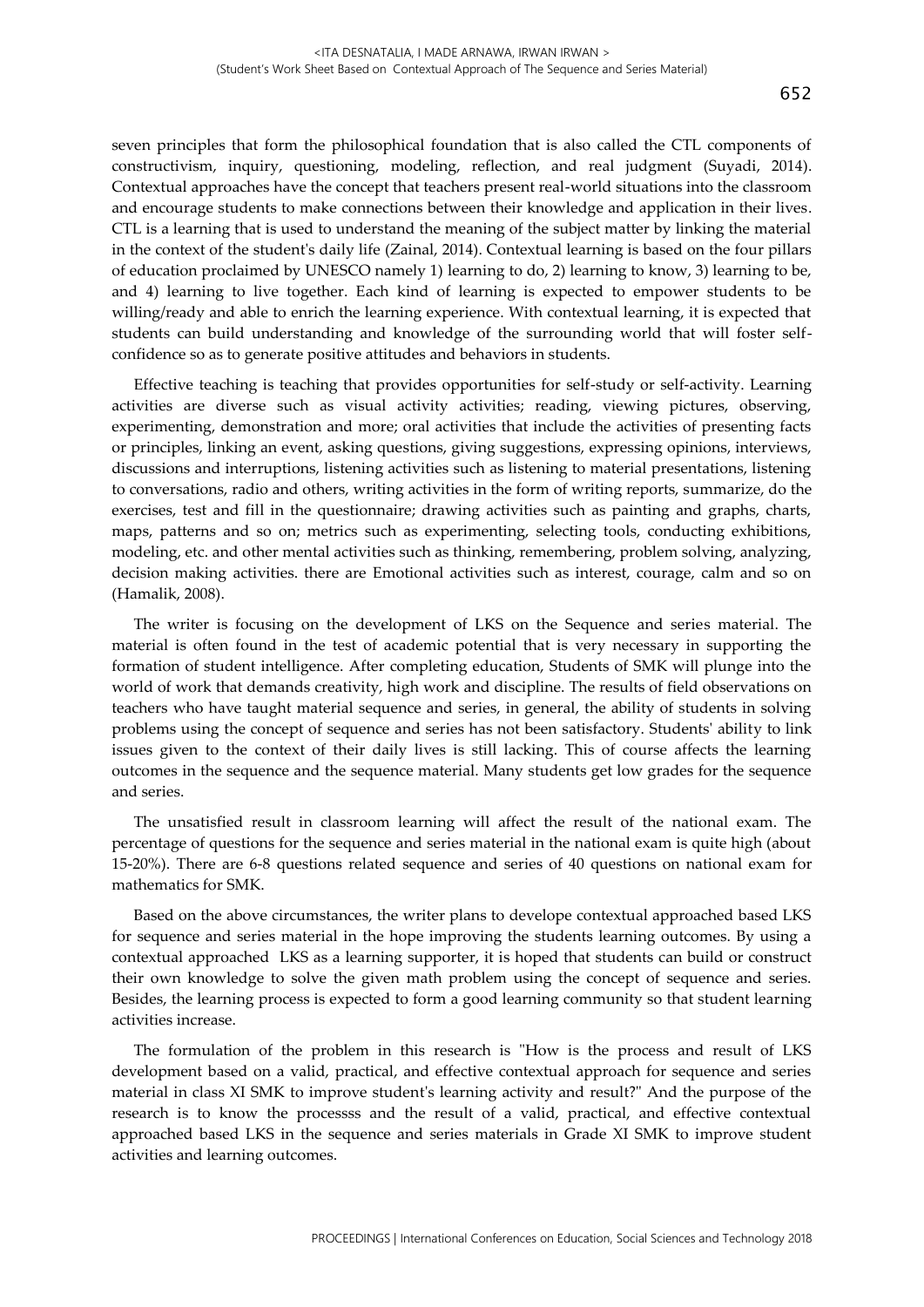## **Method**

This research is a development study using the Plomp model, which consists of three phases, namely preliminary research phase, prototyping stage, and assessment stage (Plomp, 2010). The preliminary research phase consists of needs analysis, curriculum analysis, concept analysis and student analysis. In the prototyping stage, the prototype is formative evaluation. Phase of development or prototype (prototyping stage) consists of prototype 1, that is self-evaluation (selfevaluation) and expert review; prototype 2 is one to one; prototype 3 is small group; prototype 4, is field test. In the assessment stage, field test is conducted in class XI PH2 SMKN 6 Padang to see the practicality and effectiveness. Research data was collected through self-evaluation sheet, validation sheet, observation sheet and interview guide, teacher and student response questionnaire, student activaties observation sheet and final test of learning result. Two Mathematics lecturers, one Bahasa Indonesia lecturer, one lecturer of Educational Technology, and one Math teacher conduct the device validation.

## **Results and Discussion**

The results of the research are preliminary analysis, results of development and assessment stage.

#### **Initial Investigation Results (Preliminary Analysis)**

The purpose of this stage is to state and define the requirements required in the development of mathematical worksheets. This stage is done by analyzing the objectives within the boundaries of the developed subject matter that is:

- 1. Needs Analysis; the information is collected by interviewing and observing the implementation of mathematics learning in the classroom. Interviews with teachers were conducted informally. This interview is related to several issues such as obstacles encountered by students in learning and topics that are considered difficult for students. The result obtained from the analysis of these needs is the currently used Mathematic LKS still have possibilities to be optimized. From the results of interviews with teachers, teachers explained that this is due to the teachers' limited ability in designing learning. The LKS used has not optimally assisted the students' ability to construct their own knowledge. The need of a valid, effective and effective mathematics LKS for teacher is needed.
- 2. Curriculum aims to analyze the standards competency and basic competencies of mathematics subjects on the curriculum KTSP 2006 for SMK. Without a good and proper curriculum, it will be difficult to reach the aspired goals and objectives of education. In this case, a review of the Education Unit Level Curriculum (KTSP) is used in SMKN 6 Padang for the Arts, Tourism and Home Technology Expertise Program. This analysis is conducted to study the material coverage, learning objectives, and strategies chosen as the foundation to develop LKS. This analysis is the selection of the indicator of the sequence and series material that will it LKS will be developed. This curriculum analysis aims to organize the material and determine the learning objectives to be achieved at each meeting.
- 3. Student Analysis was conducted by giving questionnaire to 10 students and four mathematics teacher of SMKN 6 Padang. This analysis aims to determine the characteristics of students that includes: students' academic abilities, learning styles, the level of thinking skills development and students' learning activities in mathematics. These interviews serve as the background of LKS design that will be developed to fit the characteristics of the students. The subject of this research are students of class XI SMKN 6 Padang.
- 4. Concept Analysis; at this stage it is conducted the activities of identifying, detailing, and systematically arranging the main materials that will be studied by students. Furthermore, the material is arranged in a hierarchical manner. Based on the material that will be developed, then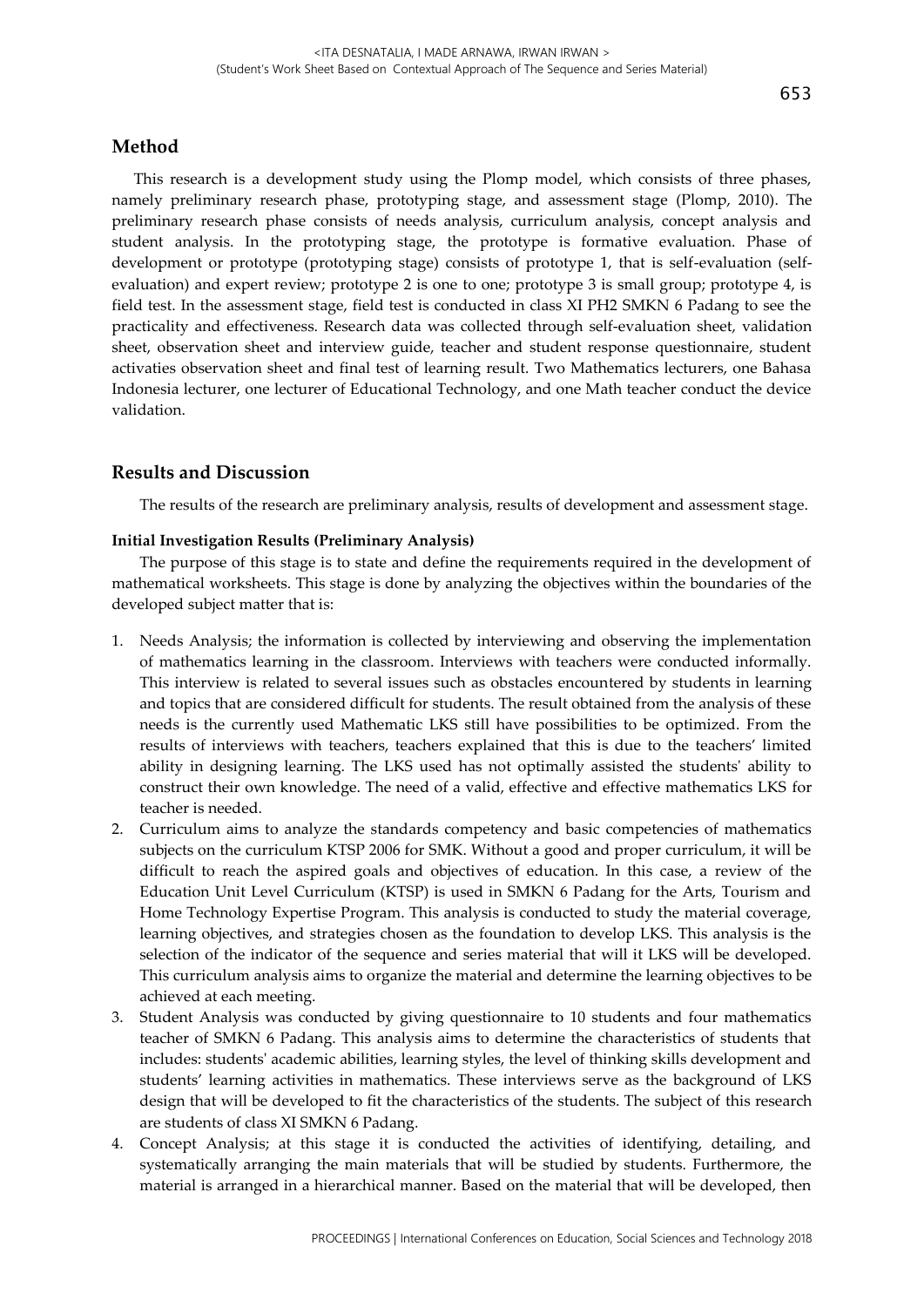sequence and series is arranged in outline, then it is specified, starting from the understanding of the sequence of numbers and series of numbers, how to find the pattern of number sequence, and its implementation in everyday life, how to find the concept of sequence and arithmetic series, how to find the concept of sequence and geometry series and uses the concept of sequence and series in solving everyday problem. Material sequence and series is used as optional material for the developed LKS because of the low student learning outcomes in this material yet urgent material in the national examination.

#### **Results of Development (Designing Prototype)**

- 1. Designing Learning Instrument; the result of Preliminary Research serves as the basis for the development or the manufacture of prototypes. Once the indicators are formulated as well as concept maps are established then the next step is to design learning instrument in the form of LKS. In the LKS which is developedd based on the standard of competence standards, basic competencies, indicators and learning objectives, the presentation of the material begins with a preliminary activity on short and interesting stories related to the daily life of the students to make learning is more meaningful. LKS contains contextual issues that students must solve completed with questions that can guide their thinking process to find out the concept of the material. It is named "Illustration". LKS provides a place for students to carry out inquiry activities on sequence and series materials. LKS contains examples to provide a place for students to make a lesson summary as a reflection stage. To see students' level of understanding, LKS has exercise questions as an assessment called "Student Activity". The questions presented encourage students to make connections between their knowledge and application in students' life. LKS uses a standard language that is communicative and unambiguous so that it is easily comprehended by the students. The use of new symbols and terms is explained in detail at the end of the subject (if any) so that students will not misunderstand the use of symbols and terms.
- 2. Prototype 1 is the initial stage of the LKS design result to obtain a valid device; 1) Self Evaluation Results is an activity of correcting small mistakes against yourself before consulting and discussing with experts. Aspects seen in the LKS are typing errors, punctuation accuracy, text size accuracy, precision of image placement and availability of empty spaces to solve problems. Frequent mistakes occur are; typo, punctuation is not spaced 1 spaces, the use of commas and exclamation marks or question marks. In addition, errors are also visible on the precise size of the image placement and the limited blank space to solve the problem; 2) Validation Results, the designed LKS were first discussed with the supervisor, then is validated to experts which consisted of 5: 2 Mathematics lecturers, 1 Math Teacher, 1 Language lecturer and 1 Eeducational Technology lecturer. The result of LKS validation reveals that for the didactic and material aspects the average validity is 3.37, the category is very valid, the aspect of language is 3.50, the category is very valid, and the aspect grafic is 3,70 with the category is very valid. The overall validity of LKS is 3.52 with very valid category.
- 3. Prototype 2, the individual evaluation is conducted by asking the students to comment on the designed LKS. LKS was given to 3 classes of XI grade students of Hair Beauty and XI Culinary 5 with heterogeneous ability within 4 times meeting. The undertaken activities are observing, recording responses, suggestions, and student questions about LKS. In addition, students filled in an observation sheet containing such things as the elusive part of the clues, the elusive sentences in problems, and the questions that students do not understand in the LKS. Overall, students are interested in the presentation of material on the LKS. The material is presented clearly and understood easily through the various activities contained in the LKS. Therefore, students are motivated to perform activities and answer the questions on the LKS. Revisions were made based on interviews and observations.
- 4. Prototype 3, after individual evaluation, small group evaluation was conducted by apllied LKS which had been designed to a group of students consisting of 6 people which are divided into 2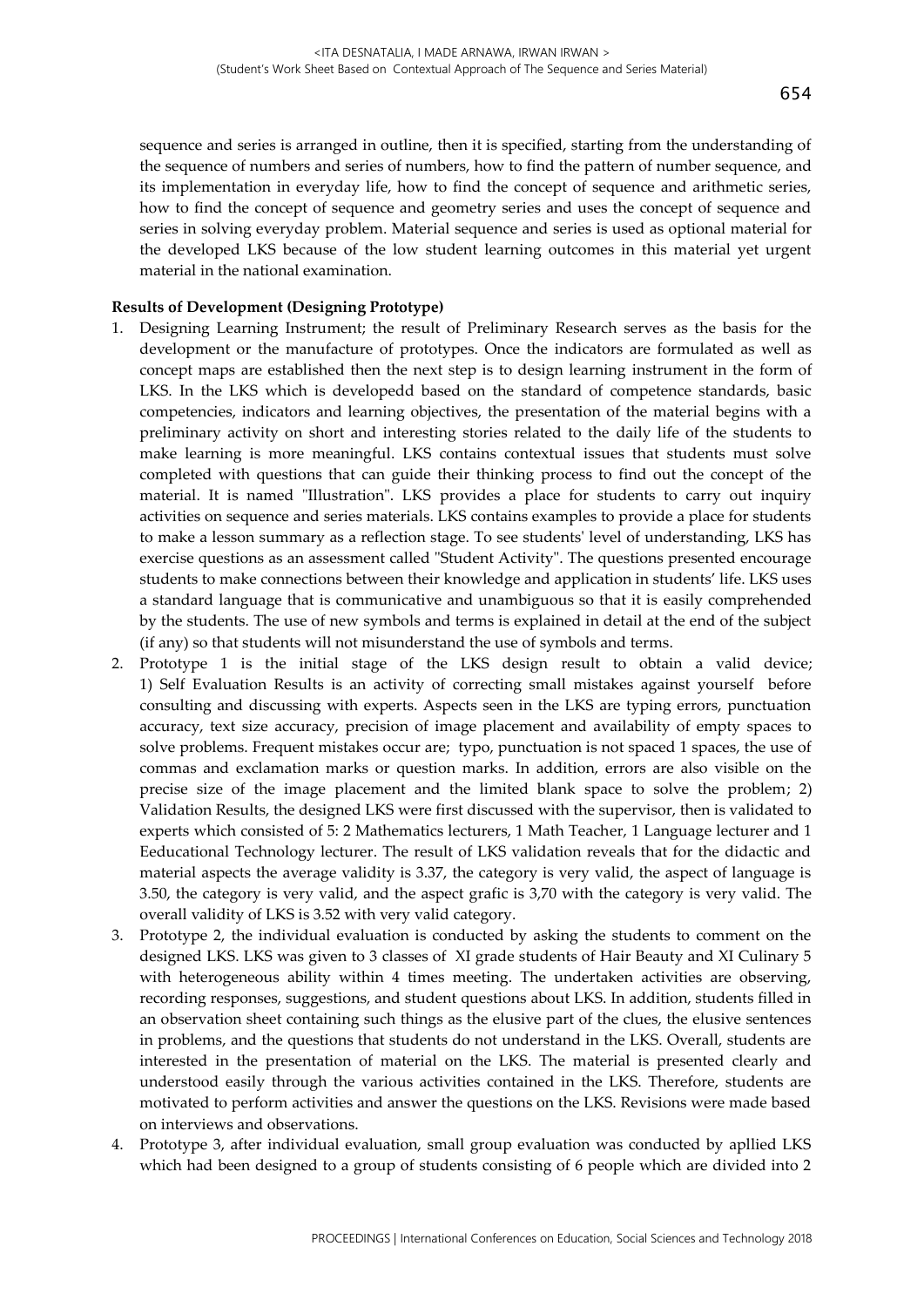groups with heterogeneous ability. Small group evaluation was conducted in class XI PH2 SMKN 6 Padang for 7 meetings. This activity is conducted to test the practicality of the developed LKS. At this stage, the observation is conducteed when the implementation of small group takes place. There are several revisions of LKS such as improving the presentation of LKS both in terms of color and the composition of the presentation. In the LKS also added symbols and additional information on student activities.

5. Field Test Results (prototype 4), the assessment stage (assessment stage) is prototype stage 4, where field test is conducted in class XI PH 2 SMKN 6 Padang to see the practicality and effectiveness of contextual approach based LKS. The try out of the test is conducted 6 times. The test field trials are Teacher and Learners Response Questionnaire. The result of practicality test and questionnaire of teacher response gives practical value of 86,7% with criteria very practical. The questionnaires reveals that teachers believe that the contextual approach based LKS , is easy to use, interesting, well understood, motivates students to learn math more actively. The result of questionnaire of student response shows that the level of LKS practicality from the aspect of ease of using, time efficiency, attractiveness, ease /comprehension, and advantage of LKS equal to 83,875% which belongs to very practical category.

#### **Assessment Stage**

- 1. Results of Student Activity Analysis, the types of activities observed were oral activities, writing activities, mental activities and emotional activities. In the observation of students activities, student activity in answering questions from teachers and expressing opinions are belong to low categories. Likewise, the activity of students in reporting group discussion is low. However, such activity tends to increase at each meeting. The same thing is seen in part of critical thinking that impacts on students' activities in making conclusions using their own words. The ability of students to think creatively and critically is low and it causes students to hesitate in summing up their learning.Learning using contextual approach based LKS makes students eager to read and do the problems in given exercises. The number of students who do not practice solving the math problem are less visible though there are a number of students who cheat with a group of friends. The activity of the students in working on the activities in the LKS has a positive impact on class atmospher. Students do not do other things that are not related to the learning process. From the observation, it is concluded that contextual approach based LKS has been effectively increases student-learning activity.
- 2. Test of Learning Achievement, the final test result is performed to see the effectiveness of LKS in terms of student learning evaluation during study. The learning achievement is obtained by test of learning achievement in the form of description test as much as 5 item. The test, which was held on January 16, 2016, was conducted to assess students' cognitive abilities after studying with contextual approach based LKS. The students who attended the daily test were 25 people. The final test results showed that students who scored above the KKM as many as 20 students from 25 students with an average of 76. There are students who still have not managed to achieve KKM, possibly cause of it is when the learning process takes place those students do not focus on the discussion and not seriously dothe exercises, thus causing students not able to answer the test questions well. From the results of this final test, 80% of students are above the KKM. This suggests that contextual approaches based LKS have been effectively improving student learning outcomes.

#### **Conclusions**

This research is a development research that produces contextual approach LKS which is valid, practical and efficient to increase students' activity and result of student learning in grade XI SMK. Based on this conclusion, the researcher suggested to develop LKS based on contextual approach on